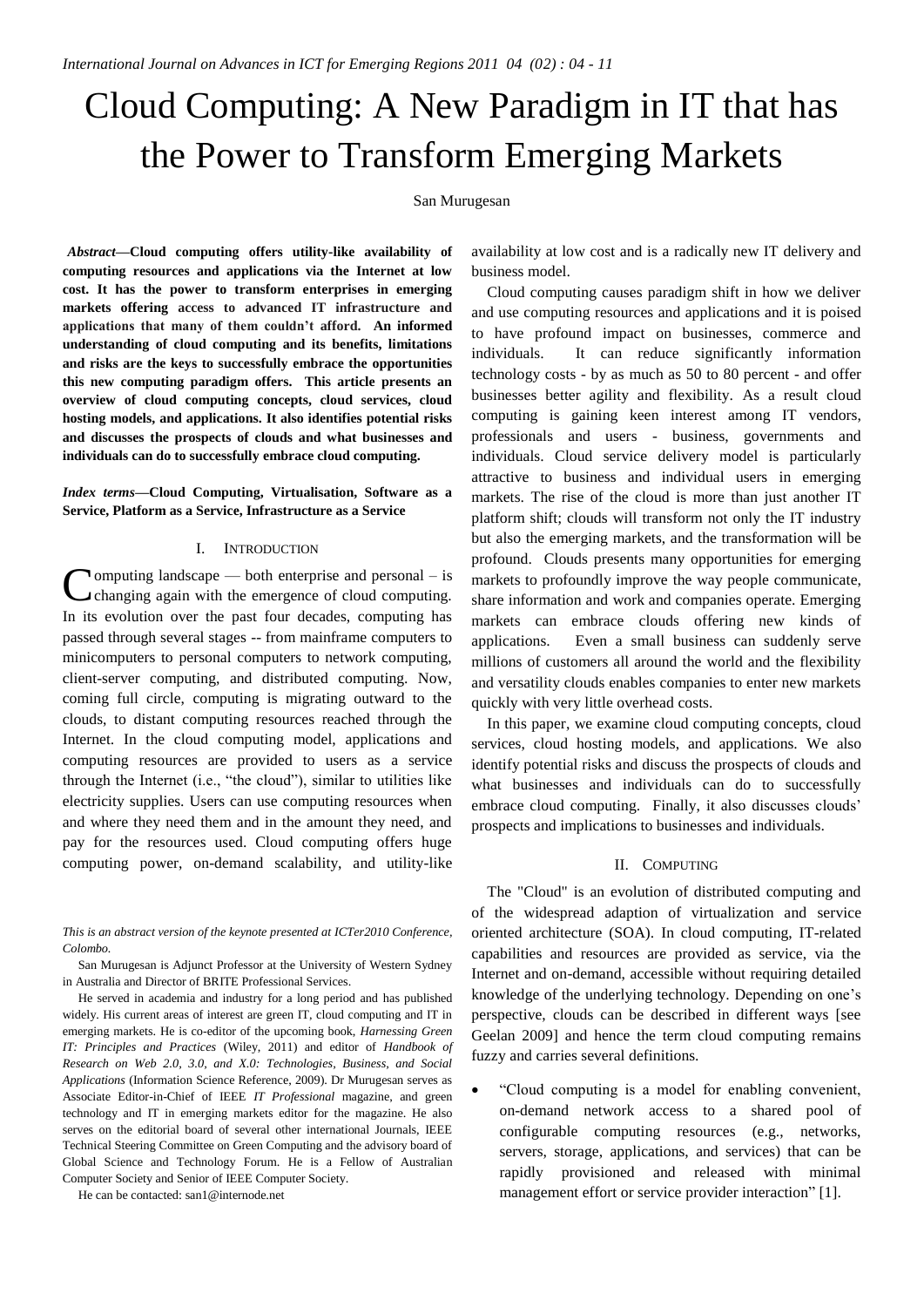―A style of Computing where scalable and elastic IT capabilities are provided as a service to multiple customers using Internet technologies" – Gartner.

Key benefits of computing clouds are reduced capital and operational costs, improved flexibility and agility, ubiquitous access, and easier and quicker application development and deployment [2].

#### *A. Cloud Structure*

A computing cloud is a massive network of computing resources interconnected in a grid running in parallel, harnessing the resources of each to provide huge computing and storage capacity. The cloud is accessible from a PC or a smart mobile phone, over the Internet through a Web browser. Users' request is processed by the cloud's system management software which manages the cloud resources and assigns and monitors users' processing tasks. The system software finds suitable resources to perform the requested task and calls the system's provisioning service which request and block necessary resources in the cloud and launch the appropriate application(s). Once an application is launched, the cloud's monitoring and metering functions track resource usage and bills the users for the services used. Automatic dynamic management of the cloud's tasks and monitoring and reporting the usage are key aspects of cloud computing.

#### *B. Attributes of Computing Clouds*

Computing clouds have several distinguishing attributes. They:

- have massive resources at its disposal and can support several users simultaneously.
- support on-demand scalability of users' computational needs.
- offer ubiquitous access. Stored data and applications are accessible by authorized users anywhere, anytime.
- facilitate data sharing, enterprise-wide data analysis, and collaboration.
- can self-reconfigure providing continuous availability in case of failure of its computing resources.
- offer enhanced user experience via a simplified Web browser user interface.

#### *C. What's New?*

 While the clouds draw on some of the older foundations of IT such as centralized shared resources pooling, concept of utility computing and virtualization, they incorporate new mechanisms for resource provisioning and dynamic scaling. Further, it adopts new business and revenue models and incorporates monitoring provisions for charging for the resources used. Cloud computing became viable for wider offering and adoption only recently with the adoption of broadband Internet access and advances in virtualization and data centre design and operation as well as the crucial

philosophical and attitude change by both the IT vendors and users.

## *D. A Paradigm Shift*

Cloud computing represents a paradigm shift - transition from computing-as-a-product towards computing-as-a-service. It's a transition from buying hardware and software as products which we install, configure, use and maintain to using applications and computing infrastructure in the clouds as a service, paying on the go for the resources used. With cloud computing, you aren't tied to a particular computer or a specific private network to run or access your applications and data. Further, cloud computing makes it easier for group members in different locations to collaborate both synchronously and asynchronously. It also facilitates a variety of mobile computing applications which are poised for major uptake.

## III. CLOUD COMPUTING SERVICE MODELS

Cloud services can be classified into four broad categories: software as a service (SaaS), platform as a service (PaaS), infrastructure as a service (IaaS), and other Internet-based Services (IBS). Each service category can be used independently or used in combination with others.

#### *A. Software as a Service*

In the SaaS model, end-user applications are hosted by a cloud vendor and delivered as a service to customers across the Internet on some form of "on-demand" billing system or free as in some personal applications. This model eliminates the need to locally install and run the application on the user's computer, and thereby also alleviates the users from the burden of hardware and software maintenance and upgrades. The software license is not owned by the user. Costs to use the service become a continuous expense rather than an up-front huge capital expense at the time of purchase. Examples of SaaS include Webmail, Google Apps, Force.com CRM, Quicken online accounting, NetSuite's Business Software Suite**,** Sun Java Communications Suite and Paychex payroll management system. SaaS clouds are also called *software clouds*.

# *B. Platform as a Service*

In the PaaS model, application development platforms and middleware systems are hosted by a vendor and offered to application developers, allowing them to simply code and deploy without directly interacting with the underlying infrastructure. The platform provides most of the tools and facilities required for building and delivering applications and services - workflow facilities for application design, development, testing, deployment, and hosting, as well as application services such as Web service integration, database integration, security, storage, application versioning, and team communication and collaboration. Examples of PaaS include Google App Engine, Microsoft Azure, Amazon's Web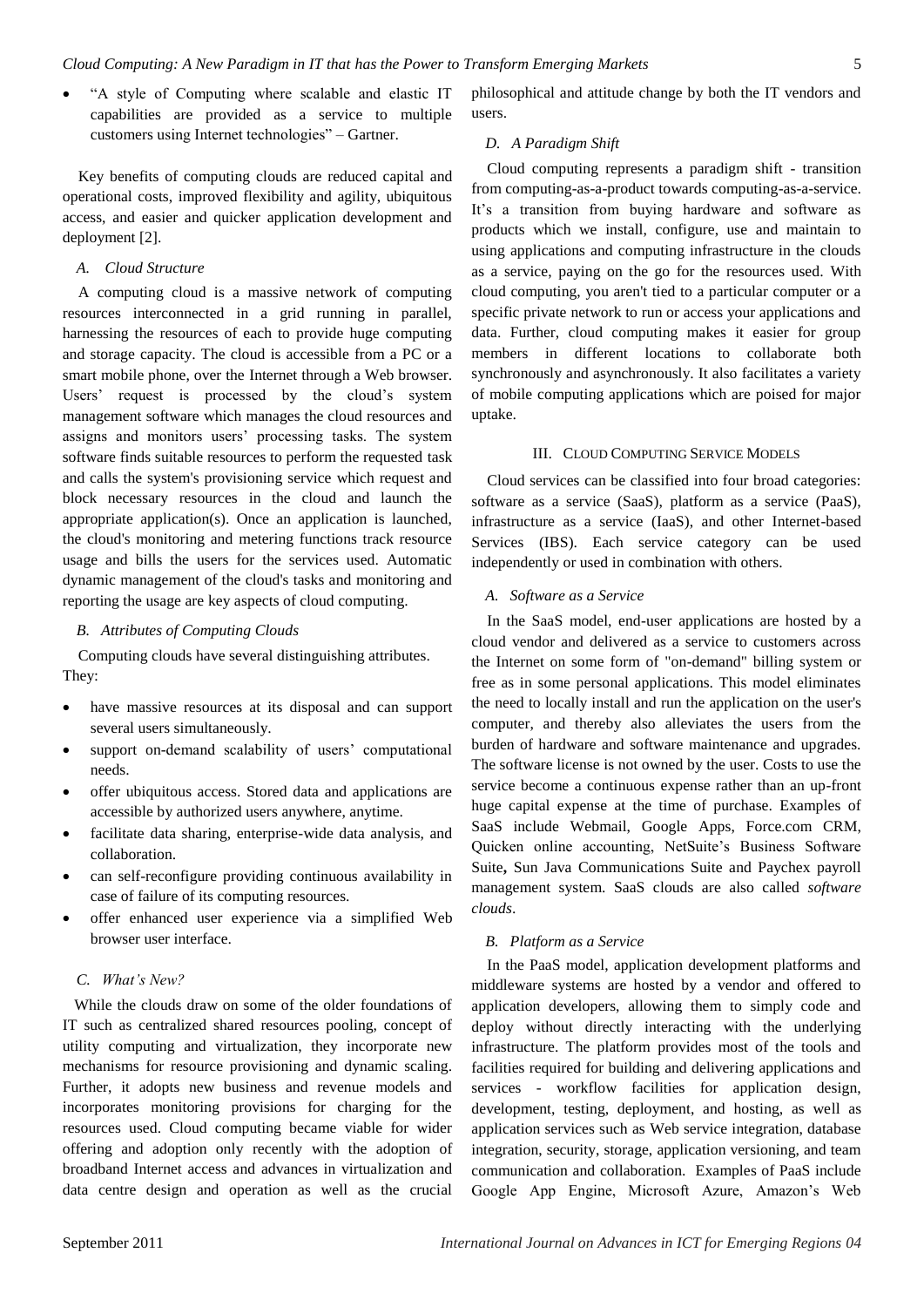Services and Sun Microsystems NetBeans IDE. The PaaS clouds are also called *platform clouds* and *cloudware*.

## *C. Infrastructure as a Service*

In an IaaS cloud, raw computer infrastructure, such as servers, CPU, storage, network equipment and data centre facilities are delivered as a service on demand. Rather than purchasing these resources, clients get them as a fully outsourced service for the duration they need them. [T](http://www.cutter.com/content/bia/fulltext/reports/2009/02/index.html#notes#notes)he service is billed according to the resources consumed. Amazon Elastic Compute Cloud (EC2), GoGrid, and FlexiScale are some of the examples of IaaS clouds. These types of clouds are also called *utility computing* or *infrastructure clouds*.

#### *D. Other Internet-Based Services*

Storage, middleware, collaboration, and database capabilities are other Internet-based services that clouds offer directly to users. With cloud storage, data is stored in multiple third-party servers, rather than on dedicated servers used in traditional networked storage, and users see a virtual storage. The actual storage location may change as the cloud dynamically manages available storage space; however, the users see a static location for their data[.](http://www.cutter.com/content/bia/fulltext/reports/2009/02/index.html#notes#notes)

Data storage is a common infrastructure use of cloud computing. Key advantages of cloud storage are cost, data safety and availability. Data stored in a cloud is safe against accidental erasure or hard-drive failures as a cloud keeps multiple copies of data across multiple physical machines continually. If one machine crashes, the data that was in that machine can be retrieved from other machine(s) in the cloud. Cloud vendors generally offer more powerful security measures than what a small business could afford. [E](http://www.cutter.com/content/bia/fulltext/reports/2009/02/index.html#notes#notes)nterprise data storage in clouds, however, raises some concerns which are discussed later.

## IV. CLOUD COMPUTING HOSTING MODELS

Based on where the clouds are deployed and by whom, computing clouds are classified into five categories: public clouds, private or internal clouds, virtual private clouds, vertical or community clouds, and hybrid clouds.

## *A. Public Clouds*

A most common and widely known form of clouds, public clouds are open to anyone and the cloud infrastructure and applications are owned by the cloud provider – the organization that offers the cloud services. Public cloud services are usually offered on a pay-per-usage model; some applications on public clouds can be used free of charge.

#### *B. Private or Internal Clouds*

These are clouds provided and controlled by an enterprise behind its firewall. Unwilling to head into public clouds because of concerns surrounding them and compliance requirements, some enterprises have begun to deploy their own cloud computing environment for their exclusive use to

gain operational efficiencies and to effectively use their existing resources.

#### *C. Virtual Private or External Private Clouds*

These are segments of a public cloud designated for a user with added provisions for meeting specific security and compliance requirements. They provide users more control over the resources they use than in a pure public cloud. An example of this type of cloud is Amazon's Virtual Private Cloud.

## *D. Vertical Cloud or Community Clouds*

These clouds are optimized for use by a particular industry sector or a group of users meeting their specific requirements to address issues that are crucial to them. AcademyOne's Academic Navigator aimed at academics and students and Asite Solution's applications specifically designed for the construction industry are examples of these types of clouds.

## *E. Hybrid Clouds*

A hybrid cloud is a combination of two or more of the above cloud hosting models. In this model, an enterprise makes use of both public and internal clouds deploying its less critical, low-risk services on public clouds and businesscritical core applications on its internal cloud. A hybrid model allows for selective implementation addressing security, compliance and loss of control concerns as well as enabling adoption of public clouds that offer cost benefits and more application options.

# *F. Choosing Your Cloud*

A major decision that IT managers and enterprises have to make is the cloud type - public clouds, internal clouds, or variations of them - that is well suited for their applications. To arrive at a better decision, they have to understand the differences between these deployments, and understand the risks associated with each in the context of characteristics and requirements of their applications. Further, they also have to consider [3]:

- performance requirements, security requirements, and cloud service availability and continuity;
- amount of data transfer between the user and the clouds and/or between the clouds;
- sensitive nature of the applications;
- control of their application and data;
- total cost involved:
- trust on the external cloud providers;
- terms and conditions imposed by the external cloud providers; and
- in-house technical capabilities.

#### V. PROS AND CONS OF CLOUD COMPUTING

Cloud computing offers several benefits to users – both individual and enterprises. But it also has limitations and poses some risks the impact of which depends on the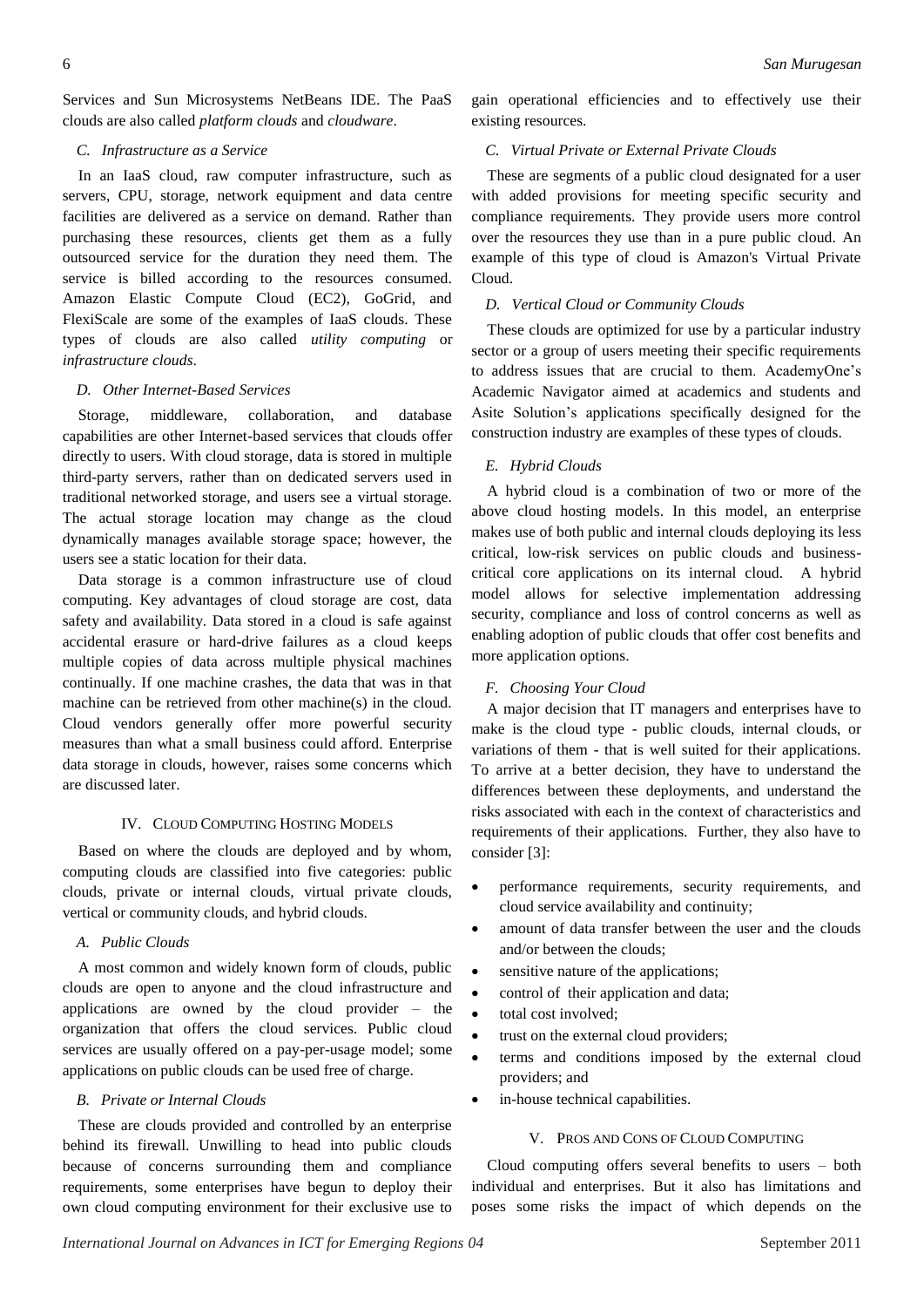application type and liabilities involved. In embracing cloud computing, therefore, users must understand, acknowledge, and address these limitations and risks.

## *A. Benefits of Cloud Computing*

Clouds offer the following benefits:

- Lower operational/service cost to users they pay for what they use
- On-demand scalability to meet peak and uncertain computing demands
- Access to applications from anywhere, anytime, any device
- Shared access to data/application supporting collaboration and teamwork
- Ease of and quicker application deployment
- Freedom from being tied up to a single computer
- Increased data safety than most businesses can afford and manage in their own on-premise IT system

Public clouds eliminate significant capital expenses for hardware and up-front license fees for software as well as the headaches of hardware and software maintenance and upgrade by the users. Cloud applications can be deployed instantly and simultaneously to thousands of users in different locations around the world, and can also be regularly updated easily. Further, as clouds provide improved business continuity and data safety, they are particularly attractive to small and medium-size enterprises as well as enterprises in natural disaster prone areas. Application developers can use computing clouds to try their ideas without having to invest on their own infrastructure.

## *B. Limitations of Cloud Computing*

The general limitations of cloud computing are:

- the need for a constant, high-speed network access to connect to clouds;
- the possibility of slow response at times due to increased traffic on the network or higher load on the computers in the cloud;



- the security of the data on external clouds;
- risks of unauthorized access to users' data; the loss of data due to cloud failure (despite replication across multiple machines); and
- concerns regarding reliability and continued availability of services by cloud providers.

For a snapshot of cloud computing, refer to Figure 1. Table 1 highlights key technologies that support cloud computing and features and benefits of cloud computing.

| <b>TABLE</b> I<br><b>CLOUD COMPUTING PARADIGM</b> |                                      |
|---------------------------------------------------|--------------------------------------|
| <b>Technology</b>                                 | Virtualization                       |
|                                                   | Provisioning                         |
|                                                   | Service orientation                  |
|                                                   | Metering services                    |
|                                                   | Load balancing                       |
|                                                   | Web services API                     |
|                                                   | Redundancy and fail over             |
|                                                   | Security                             |
| <b>Features</b>                                   | Flexibility                          |
|                                                   | On-demand elasticity                 |
|                                                   | Scalability                          |
|                                                   | Access from any device               |
|                                                   | from anywhere, location              |
|                                                   | independence                         |
|                                                   | Self-service IT                      |
|                                                   | Better security                      |
| <b>Business</b>                                   | On-demand provisioning               |
| <b>Benefits</b>                                   | Ability to easily meet evolving      |
|                                                   | IT requirements                      |
|                                                   | Immediacy – quick to deploy          |
|                                                   | applications                         |
|                                                   | Effective<br>utilization<br>of       |
|                                                   | resources                            |
|                                                   | Service level contract (SLA)         |
| Economic                                          | Utility-based, pay-as-you<br>$g_{0}$ |
| <b>Benefits</b>                                   | model                                |
|                                                   | Nο<br>long<br>term                   |
|                                                   | contract/commitments                 |
|                                                   | No capital expenses                  |

#### VI. CLOUD APPLICATIONS

The most popular cloud-based applications are Web mail and document management and sharing systems such as Google Docs, calendars, and contact management, Microsoft Office Live Workspace, Apple MobileMe, and Adobe Photoshop Express. Businesses cloud applications include customer relationship management (CRM) tools, payroll processing, human relationship management and VoIP in clouds. Enterprise cloud applications and services are provided by a range of vendors including Salesforce.com, Fig. 1. A snapshot of cloud computing NetSuites and Fonality, EMC, HP, IBM, Oracle, SAP,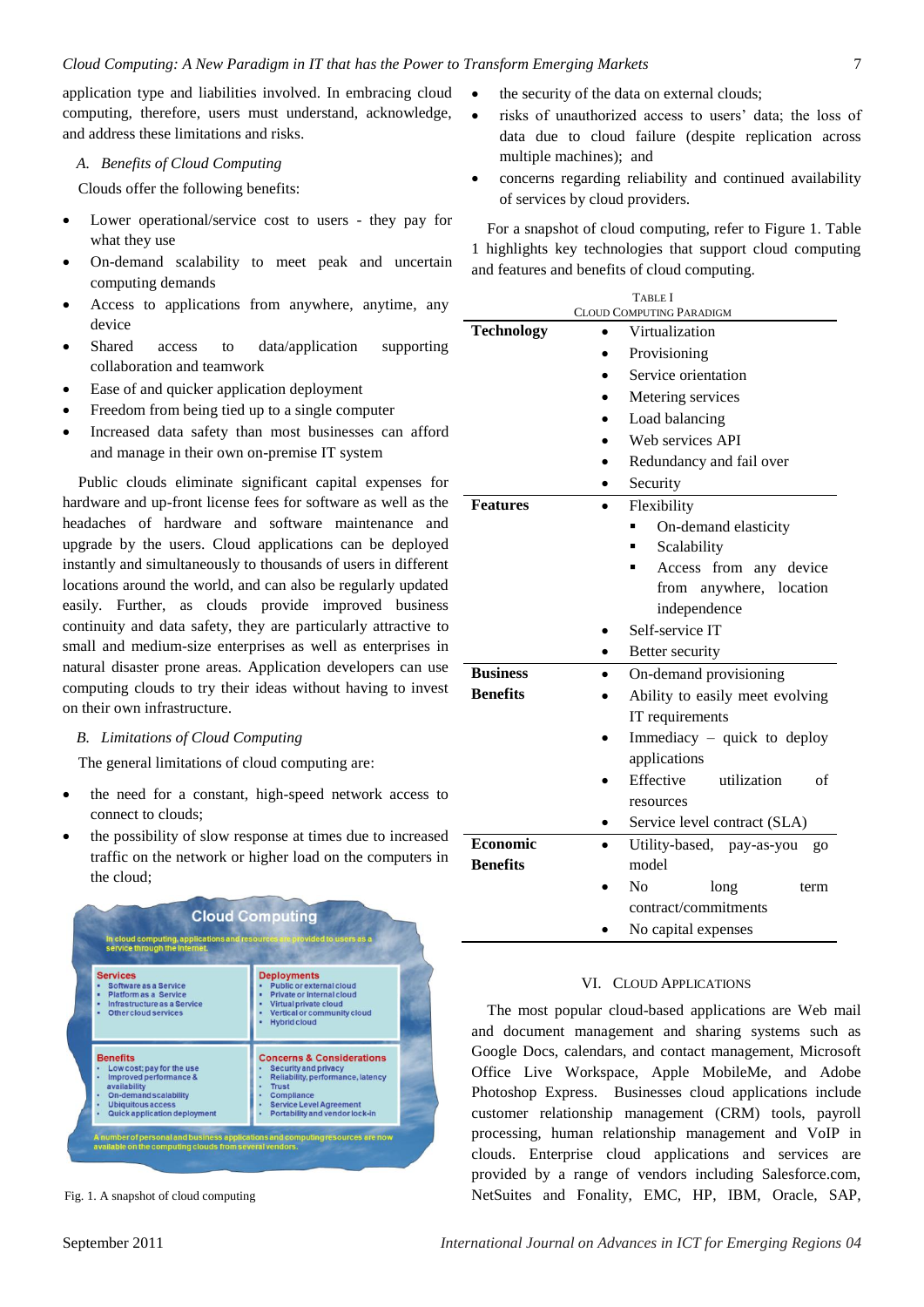Accenture, and Infosys. Clouds help smaller companies access applications and services that they couldn't have access to otherwise but were available only to larger enterprises. One of the cloud-based services used by most internet users is online storage and backup services provided by vendors such as Carbonite, iDrive, Rackspace, and Google. Several businesses of all sizes in different sectors have used clouds for different kinds of applications and derived cost and other benefits.

For example, City of Orlando cut costs by over 66 percent by moving email and application into the cloud [4]. At BP, cloud computing solved a short-term capacity problem that its existing data centre had no cost-effective way of addressing [5]. Lilly used Amazon's EC2 service cloud to deliver speed and flexibility to its researchers for doing data analysis, rather than investing on 50 servers needed to do the analysis the researchers were interested [5]. *The New York Times*  harnessed 100 virtual cloud servers to convert 11 million documents to PDF and archived the documents on the cloud, spending only \$240 [6].

Future Group, India's largest retailer, is using cloud computing to support data warehousing and analytics for its multi-format chain of retail stores. The retailer uses clouds to manage its customer loyalty program which involves storage and analysis of millions gigabytes of data [7].

Major companies now use the cloud to provide affordable specialised IT services to small and medium enterprises. For instance, GE Healthcare has launched a software service that allows physicians to manage the medical side of their practice. Physicians can obtain and share data with other medical practitioners, access decision support tools and prepare and share medical reports about their patients. The service also lets their patients to schedule appointments and request prescriptions and access their laboratory results [8, 10].

Most businesses now use some form of cloud computing. According to Mimecast Cloud Adoption Survey [9], 51 percent of enterprises have already adopted some form of cloud computing. 66 percent of enterprises are now thinking of adopting cloud computing. Companies that used cloud said they were very satisfied with their cloud experiences: 74 percent of users claimed that they were using resources better; 73 percent reported a reduction in infrastructure costs, and 72 percent said that end-user experience had improved.

An Accenture report [10] highlights some of the others business applications of cloud. Government agencies in the US, UK and other countries are leaning toward cloud computing and software-as-a-service solutions as they try to meet the dual goals of containing costs and modernizing technology. The Whitehouse Office of Management and Budget has announced that, from now on, cloud computing would be the "default approach to IT" for US government agencies. The cloud-first policy [11] is expected to reduce over 2000 data centre infrastructure by as much as 40 percent, lowering costs, improving security and performance, and speeding up the deployment of new applications.

## VII. CLOUD CONCERNS AND REMEDIATION

Despite its promises, cloud computing's mainstream adoption is constrained by perceived and real barriers and concerns. Security and privacy are two of top concerns in moving into clouds followed by reliability and availability of cloud services, as well as adherence to compliance requirements, where applicable. External clouds raise additional concerns about loss of control and sharing data outside the enterprise firewall, and on potential hike in cost of services by cloud vendors.

Many people think that because they don't know where their data is stored remotely and since the applications are accessed over the Internet, cloud applications are insecure, and believe that if the data and application are physically housed in computers under their control they can protect them better. But this is not necessarily the case as economies of scale allow cloud providers to offer for more sophisticated security, disaster recovery, and service reliability than an individual institution, particularly small enterprise, can deploy on its own. However, recent security breaches at Salesforce.com, epic.org and Google Docs, to name a few, attest the ongoing concerns on cloud security and serve as reminders to be cautious.

Cloud computing security concerns and requirements can differ considerably among the stakeholders – end-user service consumer, cloud service provider and cloud infrastructure provider and are determined by the specific services they provide or consume. The Cloud Security Alliance has identified seven top cloud security threats and outlined impact of those threats as well as remediation for them [12].

Many enterprise computing applications must meet compliance requirements which depend on the type of business and customer base. Although not a guarantee, to better ensure desired level of service delivery and to limit the liabilities, service level agreements (SLAs) with the cloud vendor is highly recommended when consuming cloud services. A cloud SLA specifies terms and conditions as well as expectations and obligations of the cloud service provider and the user. By careful planning and user's requirements built into service providers' cloud offerings, both the cloud vendors and users can reduce risk and reap the rewards of cloud-based hosted services.

#### VIII. MIGRATING TO CLOUDS

To embrace cloud computing a new mindset is needed. To successfully use and benefit from clouds, an enterprise must prepare itself strategically, culturally and organizationally, and take a holistic view of cloud computing. It must develop its strategic plan and follow a phased, pragmatic step-by-step approach that provides a business context for its cloud adoption. It must choose a cloud option that is appropriate for the application in consideration, as outlined earlier, and manage the risks of migrating to clouds by applying safeguards and provisions available [13]. Moving into clouds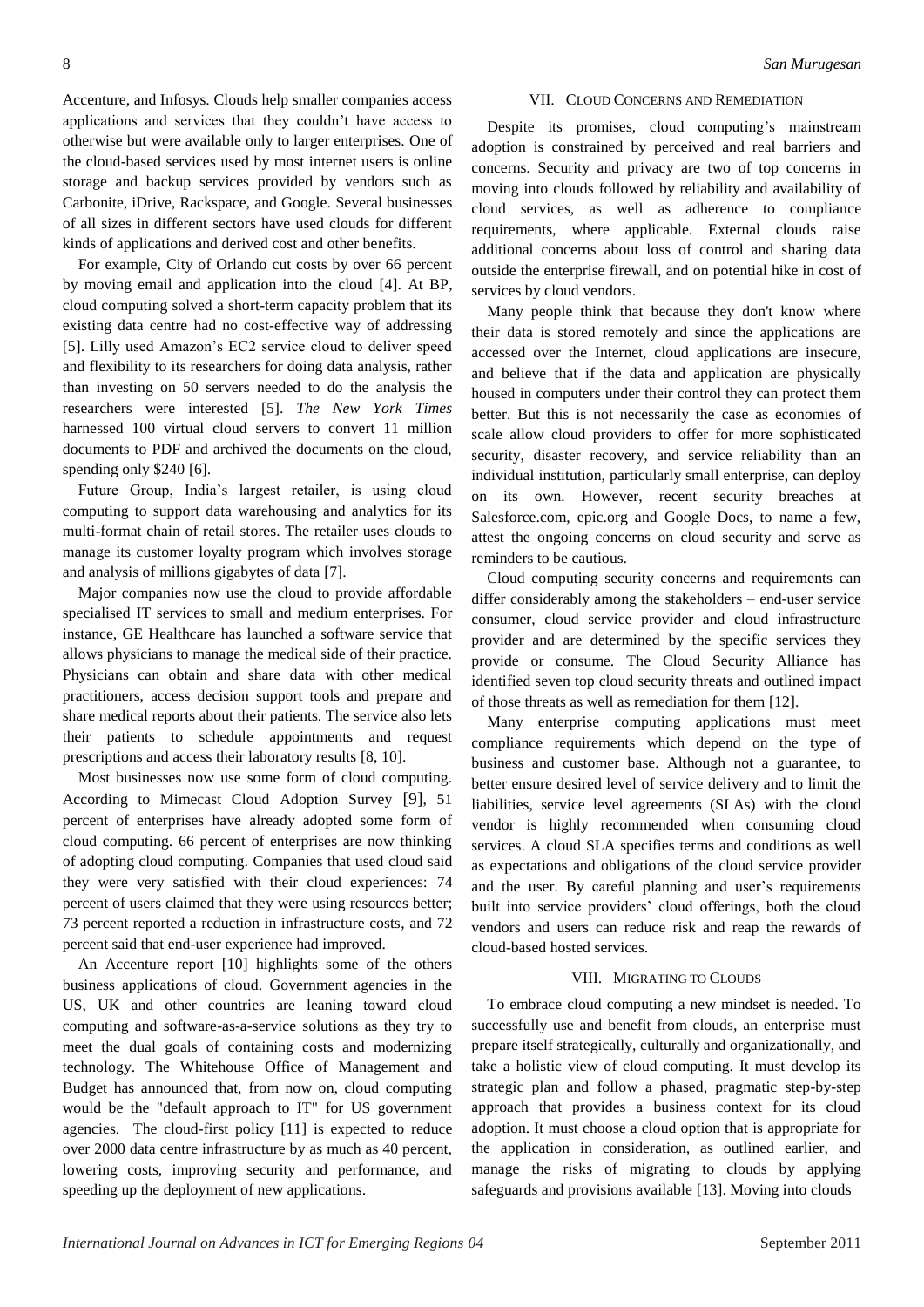is not just about technology, the cloud migration should also factor in the role of people, processes and services, and the change management process. Migration to clouds will also demand a new kind of IT management and governance framework.

## IX. CLOUD PROSPECTS AND IMPLICATIONS

Computing clouds is a powerful change-agent and an enabler. Soon the core competency for most enterprises would be on using IT services and infrastructure that cloud computing offers as hosted services, not building their own IT infrastructure. Cloud computing is already transforming the way we think about computing environments and can drastically improve access to information as well cut IT costs.

Ongoing developments -- increasing maturity of clouds, introduction of new cloud computing platforms and applications, growth in adoption of cloud computing services, and the emergence of open standards for cloud computing will boost cloud computing's appeal to both cloud providers and users. More personal productivity applications will appear as software services.

Clouds will enable open-source and freelance developers to deploy their applications in the clouds and profit from their developments. As a result, more open source software will be published in clouds. The SaaS model of cloud computing has reached the tipping point and will be widely adopted as an online service. PaaS and IaaS models have matured for mainstream adoption.

Cloud Computing will profoundly change the way people and enterprises use computers and their work practices as well as how companies and governments deploy their computer applications. Clouds will also help close the digital divide prevalent in emerging and underdeveloped economies. They also help save our planet by presenting a greener computing environment.

Driven by economic imperatives and the promise of flexibility and convenience, cloud computing will gain wider acceptance and adoption. Barriers to enterprise adoption of cloud computing will gradually be lowered or removed as IT professionals and the IT industry addresses these issues. Government regulations and compliance requirements will also be amended to embrace cloud computing.

Like the Internet, cloud computing is a transformational technology. It'll mature rapidly as vendors and enterprises come to grip with the opportunities and challenges that it presents. It's time to explore, experiment and embrace cloud computing as relevant.

## *A. Cloud Implications*

The hosted computing model creates opportunities for all IT and non-IT enterprises, researchers and individuals. It creates new possibilities for businesses. There will be new investments that create new business models, new opportunities to start and form businesses. Researchers would be better able to run experiments quickly on clouds, share

their data globally, and perform complex analysis and simulations. A whole new set of courses focused on cloud computing would be offered by universities and training institutions.

However, a pertinent question that arises among many IT professionals is: Will cloud computing kill IT jobs? It seems many IT professionals particularly those work on on-premise IT systems are afraid of losing their jobs because of cloud computing. While some might lose their current job, they might get absorbed in other roles. So they should be looking to evolve their roles. They will need to learn about clouds, how to deploy and manage applications on the clouds and minimize risks, and how to work with cloud providers and other functional units within their enterprise. They may also be required to help others in their enterprise understand the opportunities offered by the clouds and the limitations and risks of new model. They may need to master their people skills as cloud computing inevitably brings together different stakeholders and their interests. Also there will be need for people who understand the technical advances in clouds and the cloud-based offerings to spread the cloud around the globe, for developing new kinds of applications, and for creating innovations in IT.

## X. DEMYSTIFYING THE MYTHS OF CLOUD COMPUTING

There are few myths that have risen due to confusion regarding the cloud. In the following we examine and demystify them [14].

Myth #1 - Cloud isn't secure

Ensuring security of their cloud services is always the top priority and competitive necessity for cloud providers. Cloud providers uses a range of security measures and strategies, including physical data centre security, separation of the network, isolation of the server hardware, and isolation of storage that enterprise data centres have used for long, and a lot more including 24x7 monitoring. For instance, cloud providers such as Amazon.com maintains packet-level isolation of network traffic and support industry-standard encryption. Most companies and individuals users don't have the luxury of dedicating enough resources on security like cloud providers. In view of the scale, cloud computing provider do invest in security controls and countermeasures and provide better security than almost any small and medium size company could afford.

Myth #2 - Cost is the only cloud advantage

The reality is cost is just one of them, the more important advantage is the ability to move more quickly and accelerate time-to-market. For a developer in an organization to get a server to do an experiment or just expand a project, might take a few months. With a cloud he can get access to large amounts of server capacity in minutes to expedite development work and at very low cost.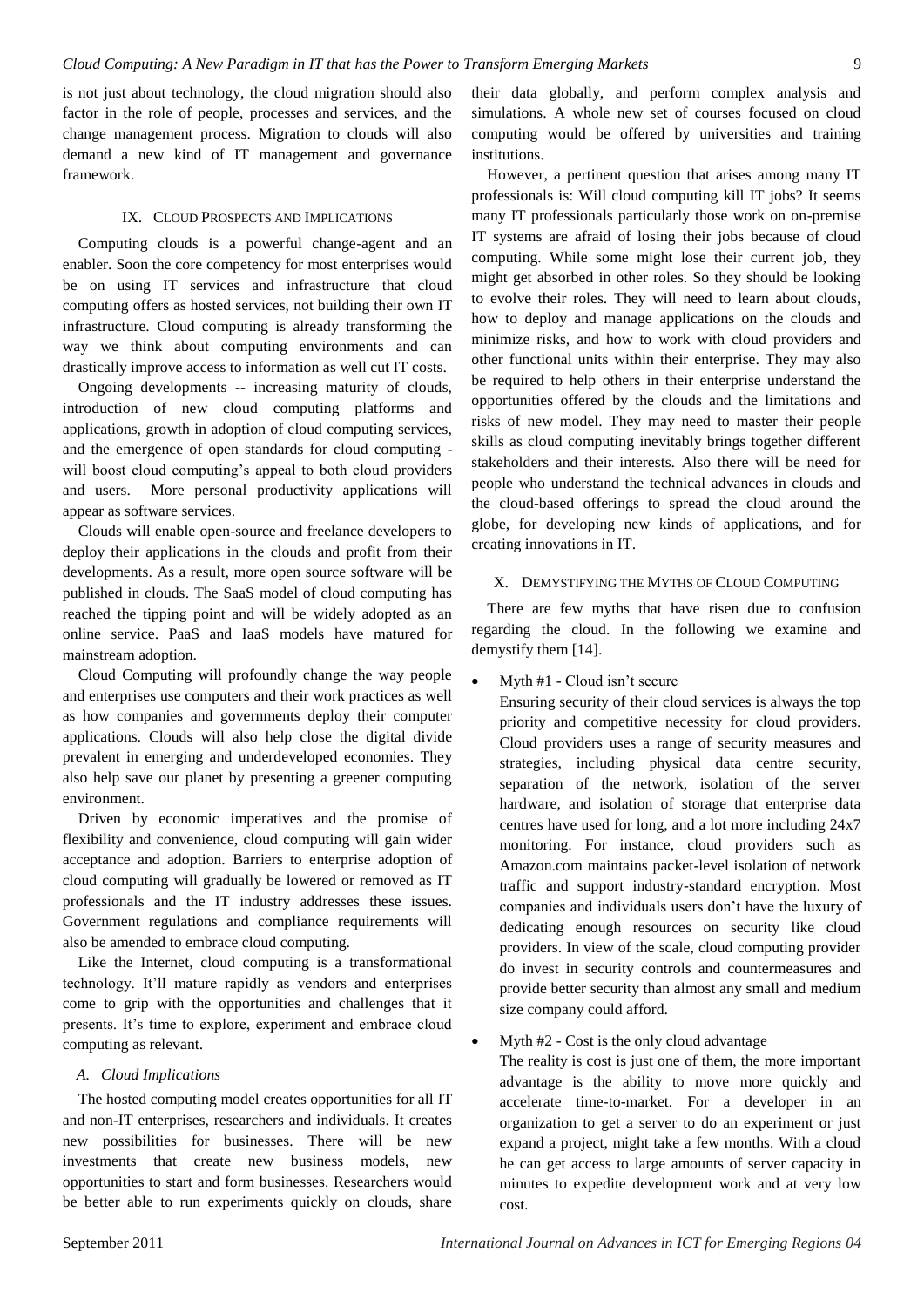Myth #3 - You should move all infrastructure to the cloud in one step

For a start-up it is advisable to move all infrastructure to cloud in one go. For enterprises that have new development it is easy to build it on top of the cloud and quickly take advantage of those benefits. Most major enterprises move more methodically by picking a diverse set of initial applications to try as proofs of concepts in the cloud. They run them for a few months to see how the cloud is different and understand how to operate in the cloud before moving more of their applications. Then follow it with a cloud migration plan.

 Myth #4 - One can have all the benefits of the cloud with only a private cloud

The reality is private or internal clouds incur high capital and ongoing high maintenance costs. Special expertise is needed to implement and maintain a private cloud. Cloud computing allows companies to focus their capital and resources on innovations to accelerate their time to market, rather than running and maintaining the undifferentiating heavy lifting of infrastructure.

# XI. CLOUDS FOR EMERGING MARKETS

The ability to access software and computing power through public clouds means that many firms will not need to build proprietary systems or purchase expensive hardware. Cloud computing could give emerging market companies an opportunity to leapfrog over their rivals in developed countries. According some estimates IT professionals spend 70% of their time maintaining systems and only 30% of their time creating strategic value. Cloud computing frees the IT department from legacy issues and allows it to focus on innovative ideas to create competitive advantage.

Executives from businesses in developed countries appear more cautious about the opportunities that cloud computing bring to the businesses than their entrepreneurial counterparts in emerging regions. According to a survey, 70% of firms in the developing world are re-appraising their cloud platforms, compared with only 46% of firms in the developed world.

# *A. Opportunities to Emerging Markets*

Clouds provide businesses and individuals access to advanced IT infrastructure and applications that many of them couldn't afford otherwise. They can offer productivity gains and better business continuity in the event of failures and natural disasters, besides cutting costs. They can also facilitate creation of ‗Connected Enterprises' and fosters innovation supporting creating and deploying new applications on established cloud platforms quickly and cost effectively. There are now a growing number of cloud applications for virtually every aspect of a business' and individual's activities.

Cloud computing promises to speed application deployment, increase innovation, and lower costs. It also can transform the way we design, build, and deliver applications, and increase business agility. One can embrace clouds in a variety of ways to gain significant benefits and to offer applications that were not feasible otherwise. The developing world must exploit the opportunities offered by cloud computing while minimizing the associated risks. Thereby they can have access to advanced IT infrastructure, data centres, and applications, and also leverage the power clouds/IT for their benefit. In fact, developing economies could catch up with developed countries as the cloud gives them access to the same IT infrastructure, data centres, and applications.

Cloud computing could be applied in a range of areas: e-Commerce, E-Business, E-Supply Chain Management; E-Education, E-Health, E-Governance, telework/ telecommuting, Collaboration, Community building and emergency response. Although the potential of cloud computing is vast and compelling, few in the industry can fully grasp its true impact on society. Adoption of computing clouds calls for new mindset: move from  $P$  to  $S$  – product to services.

# *B. Supporting Trends*

Several initiatives and developments support the emergence and adoption of clouds in emerging markets. Multinational companies are triggering the cloud industry's evolution in the developing world by establishing cloud/data centres and promoting clouds. Efforts by governments and international organizations to narrow digital divide and data divide can now better exploit the clouds. Growing middle class and IT-savvy new generations are keen on using IT and don't hesitate to compute in the clouds, like the previous generations.

Mobile Internet and Clouds form a powerful link. Twothirds of the globe's mobile phone users (4.6 billion) live in emerging markets, and with the growth of smart phones with wireless broadband, mobile Internet and cloud based applications will become more pervasive.

# XII. CONCLUSION

Cloud computing is positioning itself as a new platform for delivering information infrastructures and a range of computer applications for businesses, governments, charities and individuals as IT services. Cloud customers can then provision and deploy these services in a pay-as-you-go fashion and in a convenient way while saving huge capital investment in their own IT infrastructures. Clouds are evoking a high degree of interest – both in developed and emerging markets – though challenges such as security and privacy remains to be fully addressed.

The rise of the cloud is more than just another platform shift. It will transform the IT industry, but it will also profoundly change the way people work and companies operate. It will allow digital technologies to penetrate everywhere and leverage the economy and society particularly in emerging markets.